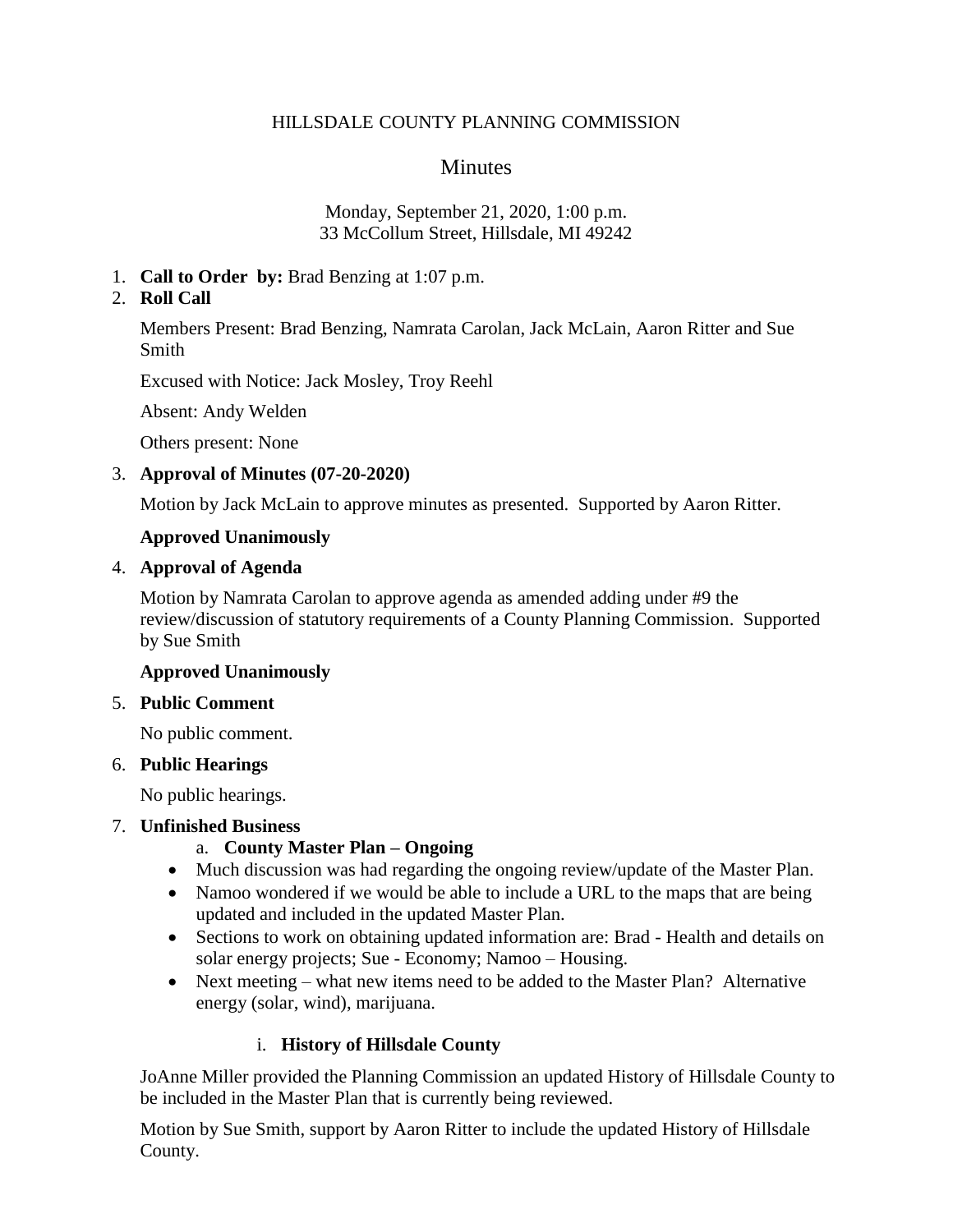### **Approved Unanimously**

### 8. **New Business**

- a. **Farmland Preservation & Open Space Preservation Applications**
	- i. Scipio Township Enrollment Tim & Lori Godfrey (Section 26, T5S R3W)

Motion by Jack McLain, supported by Aaron Ritter to approve the PA116 for Tim & Lori Godfrey.

### **Approved Unanimously**

ii. Camden Township Enrollment – Mose & Cathy Eicher (Section 35, T8S R4W and Section 36, T8S R4W)

Brad indicated that he had reached out to the Eicher's for a piece of missing information on their application, that being item #19 (years of agreement). This should have indicated 30 years. With this information, the application was deemed complete.

Motion by Brad Benzing, supported by Sue Smith. Motion to approve the PA116 for Mose  $\&$ Cathy Eicher.

### **Approved Unanimously**

### 9. **Any Other Business/On-going Business**

It was discussed at the last meeting whether or not a Planning Commission was statutorily required and it was found that it is NOT required, but if there is a Planning Commission, it is required that there be a Master Plan. Brad mentioned that he hopes the Board of Commissioners would want a Master Plan and along with that be supportive of the continuance of the Planning Commission. The Planning Commission will continue to work on the Master Plan until the time the Board of Commissioners direct otherwise.

Namoo asked if there was any desire to change the time of the meeting? Wondering if this would help with attendance. Should we replace the educational representative as we have had no attendance? Brad said to give opportunity to opt out. What is the process to replace someone on the Board? It was discussed that there are some changes that need to be made with the Ordinance, one regarding the requirements to be a Planning Board member.

# 10. **Public Comment**

### 11. **Communications**

- a. Introduction of Pittsford Ordinance Index, Ordinance 1-2019 and 2-2019 for addition to common filing location on County website.
- Namoo did mention that there was still a lot of work to be done, spelling errors, etc.
	- b. Statutory notice from the Village of Waldron of their intention to prepare a Village Master Plan.

Notice was acknowledged by the Board.

c. Proposal from MSU Extension, Harmony Gmazel, to assist in preparation/updating County Master Plan.

The proposal presented was discussed.

 Brad mentioned that this Plan needs to be done correctly and that there is money in the current budget to accommodate some paid services from MSU. It was discussed